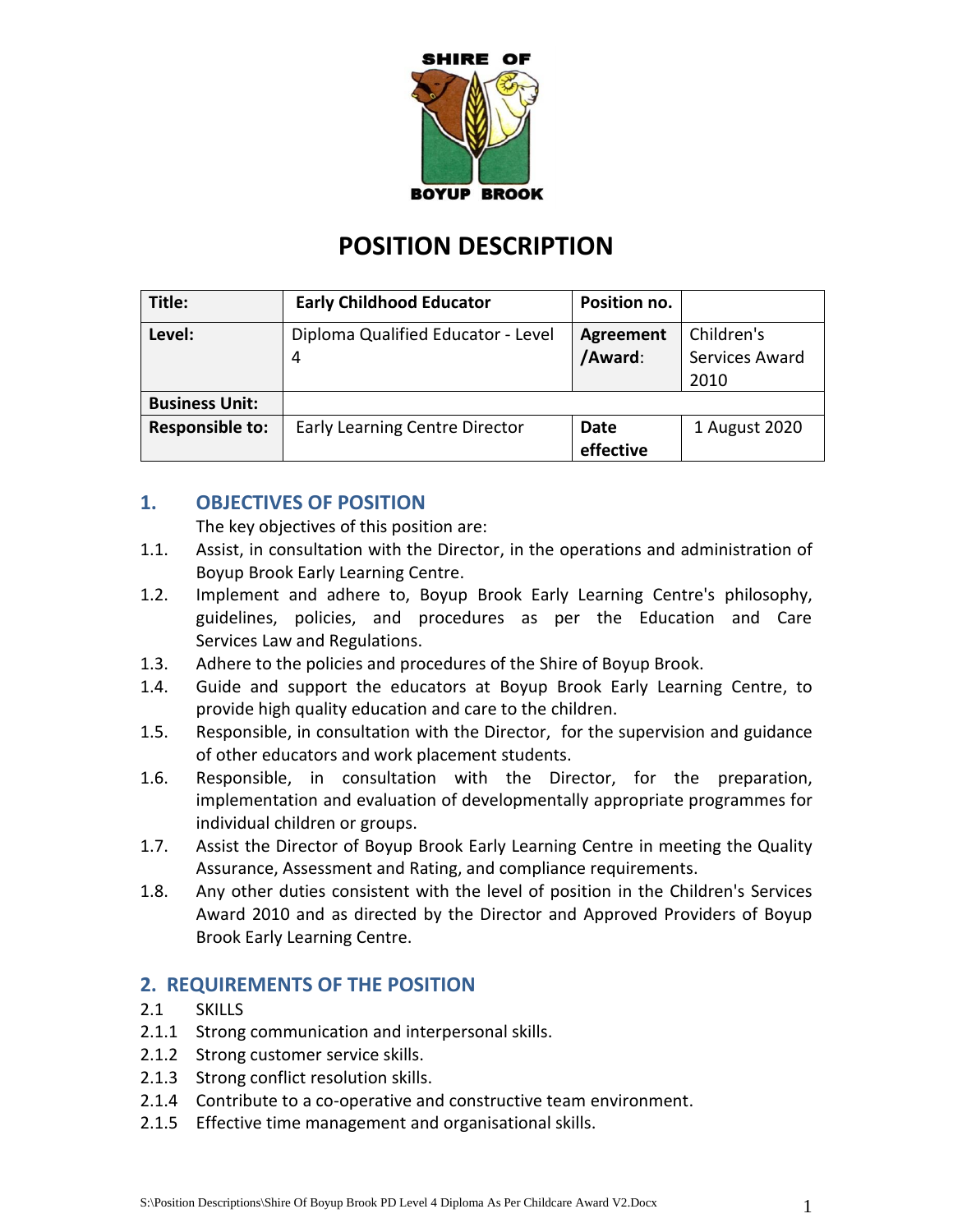- 2.1.6 Strong computer skills and ability to learn new programs.
- 2.1.7 Ability to use own initiative within the scope of level 4.
- 2.2 KNOWLEDGE
- 2.2.1 Thorough working knowledge of National Quality Framework, National Education and Care Services Law and Regulations and the Early Years Learning Framework.
- 2.2.2 Thorough working knowledge of relevant regulations and statutory requirements.
- 2.2.3 Thorough knowledge and understanding of child protection recommendations and reporting requirements for Early Childhood Educators under the Children and Community Services Act 2004 (WA).
- 2.3 EXPERIENCE
- 2.3.1 Essential minimum of two years relevant industry experience.
- 2.4 QUALIFICATIONS AND TRAINING
- 2.4.1 Successful completion Diploma in Early Childhood Education and Care or equivalent certificate as approved by ACECQA or be enrolled in a Diploma in Early Childhood Education and Care, having successfully completed fifty percent of the unit requirements.
- 2.4.2 Meet any study, work, training or 'working towards' requirements for the position as required under the prescribed laws and regulations.
- 2.4.3 Attend educator training, professional development and staff meetings as required.

#### **3. KEY RESPONSIBILITIES**

- 3.1 WORKING RELATIONSHIPS
- 3.1.1 Ability to work as and support others to be constructive members of a team.
- 3.1.2 Assist educators within their roles to achieve their responsibilities, especially in regards to children.
- 3.1.3 Liaise with internal and external stakeholders as per the role requirements, and the Shire of Boyup Brook and Boyup Brook Early Learning Centre policies and procedures.
- 3.2 CHILDREN
- 3.2.1 Implement, evaluate and maintain a safe, healthy and welcoming environment in consultation with the Director.
- 3.2.2 Develop positive and supportive relationships with children, parents and families.
- 3.2.3 Implement, evaluate and maintain daily care routines and ensure the constant supervision of children.
- 3.2.4 Provide each child individual attention and comfort as required. Showing sensitivity and respect for individual children and their needs.
- 3.2.5 Assist in meeting each individual child's needs for: sleep/rest, food, comfort and attention are met and supported.
- 3.2.6 Be an advocate for children's rights, needs and interests and report any concerns to the Director in relation to the health and wellbeing of children.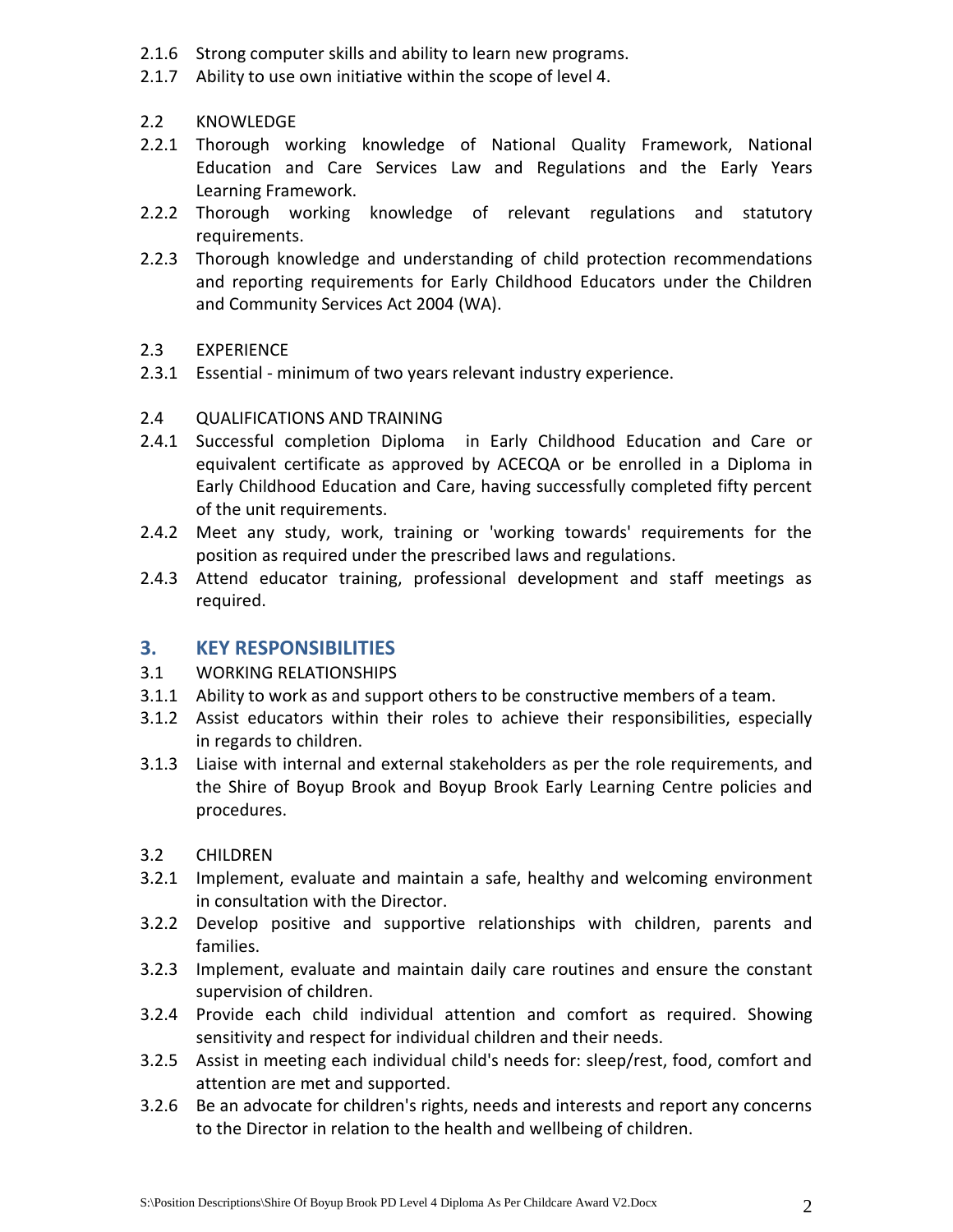- 3.2.7 Monitor children's behaviour and intervene where appropriate, using positive behaviour guidance as outlined in Boyup Brook Early Learning Centre's policy and procedures.
- 3.2.8 Work with individual children with particular needs.

#### 3.3 PROGRAMMING AND CURRICULUM

- 3.3.1 Responsible, in consultation with the Director, for the preparation, implementation and evaluation of developmentally appropriate program for individual children or groups. Reflecting the Early Years Learning Framework.
- 3.3.2 Ensure daily journals, individual and group observations and child development records and other program and curriculum related tasks are completed.
- 3.3.3 Use a variety of strategies to encourage children to participate in the programme.

#### 3.4 OCCUPATIONAL HEALTH AND SAFETY

- 3.4.1 Ensure workplace health and safety is adhered to, as outlined in the Occupational Safety and Health Act.
- 3.4.2 In consultation with the director, implement, and adhere to the hygienic handling of food and equipment as per the Food Safety standards.
- 3.4.3 Comply with Boyup Brook Early Learning Centre's policy and procedures, as well as those set out by the local government, Shire of Boyup Brook, in regards to workplace health and safety.
- 3.4.4 Must, in accordance with Boyup Brook Early Learning Centre and Shire of Boyup Brook policy and procedure for accident and incident reporting, report potential and actual hazards and accidents/incidents to their supervisor.
- 3.4.5 Respond to, and act on illness, accident, emergencies and manage medical conditions, in accordance with Boyup Brook Early Learning polices, procedures and legislative requirements.
- 3.4.6 Take reasonable care for your personal health and safety and for the health and safety of others.
- 3.4.7 Must not wilfully interfere with or misuse items or facilities provided in the interest of safety and health of all parties.
- 3.4.8 Must use, store and maintain items, equipment and facilities provided in the interests of safety and health in a manner in which he/she has been properly instructed.
- 3.4.9 Perform housekeeping and cleaning duties inline with Boyup Brook Early Learning Centre policies and procedures.
- 3.4.10 Identify and report maintenance requirements to the Director.
- 3.4.11 Develop and implement, in consultation with the Director, risk management plans for Boyup Brook Early Learning Centre.

### 3.5 CUSTOMER SERVICE

- 3.5.1 To ensure a high quality standard of customer service.
- 3.5.2 Communicate effectively with children and families, in a polite, courteous, friendly, non-judgemental way.
- 3.5.3 Welcome and farewell all those whom attend or visit the service.
- 3.5.4 Liaise with families regarding the child's health, wellbeing and development, within the scope of a Level 4 Educator role.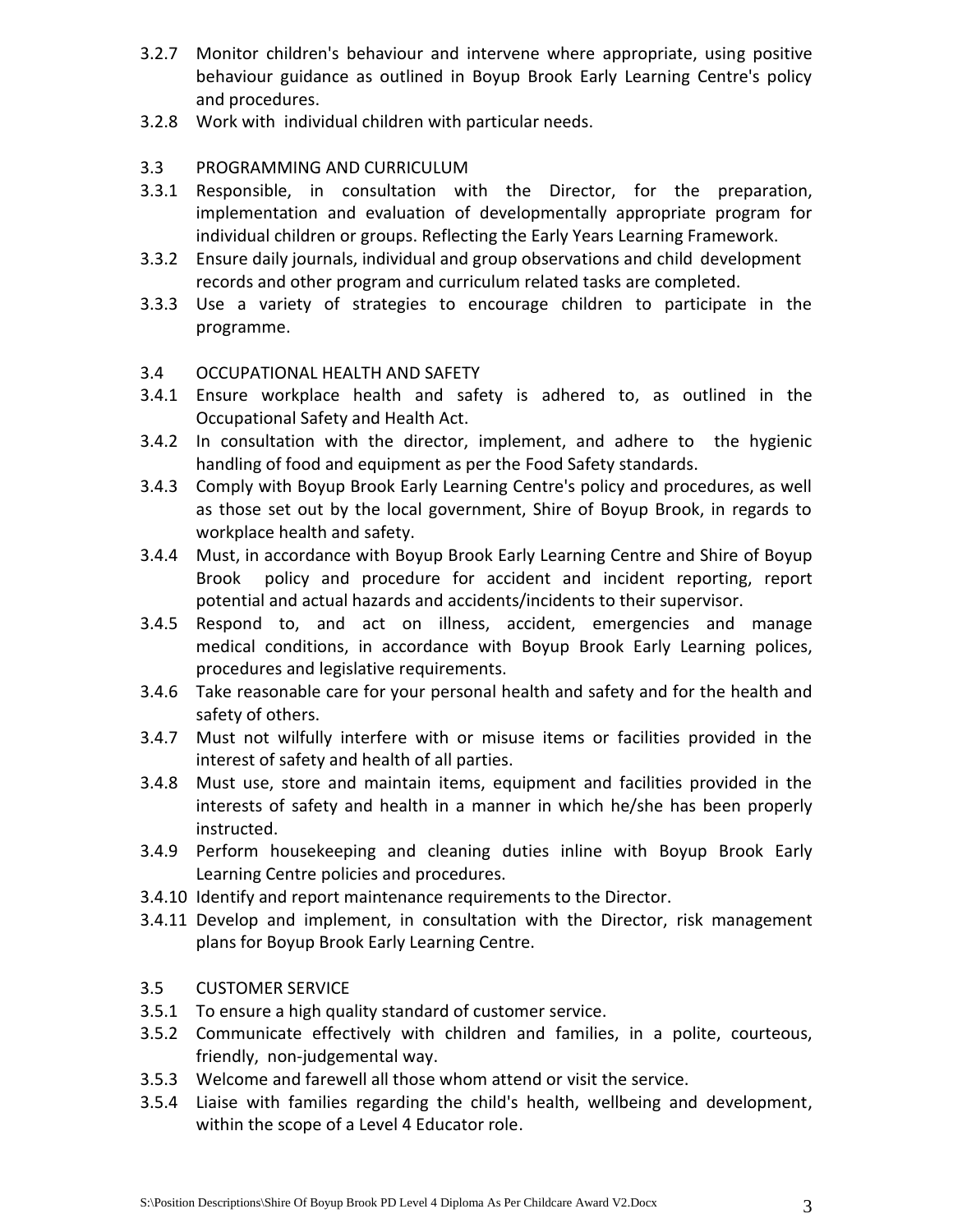#### 3.6 LEGISLATION AND REGULATIONS

- 3.6.1 Adhere to the National Quality Framework, National Education and Care Services Law and Regulations and the Early Years Learning Framework.
- 3.6.2 Adhere to the Early Childhood Australia Code of Ethics.
- 3.6.3 Must work in accordance to and ensure educators adhere to the confidentiality and privacy requirements of the Australian Privacy Law and Privacy Act 1988.
- 3.6.4 Adhere to the Occupational Safety and Health Act and Food Safety Standards.
- 3.6.5 Must work in accordance to, and ensure educators adhere to the reporting requirements under Child Protection Law and the Children and Community Services Act 2004 (WA).
- 3.6.6 Develop, implement and adhere to, Boyup Brook Early Learning Centre's philosophy, guidelines, policies, and procedures.
- 3.6.7 Adhere to Local Government Act 1995 and the policies and procedures of the Shire of Boyup Brook.

### 3.7 ADMINISTRATION AND OTHER DUTIES

- 3.7.1 Assist, in consultation with the Director, in completing documents pertaining to the services licensing paperwork and regulation requirements.
- 3.7.2 Assist in maintaining accurate records and reports as required by the Director, Boyup Brook Early Learning Centre, the Shire of Boyup Brook and relevant authorities. Including, but not limited to: enrolment, attendance, emergency evacuation, building inspections and day to day records.
- 3.7.3 Duties consistent with this Early Childhood Educator level 4 role or as directed by the Director or Approved Providers of Boyup Brook Early Learning Centre.
- 3.7.4 In the absence of the Director, Level 4 Educators may also be required to fill the additional role of Responsible Person. This will require the Level 4 educators to agree to the role and provide written consent.

### **4. ORGANISATIONAL RELATIONSHIPS**

- 4.1 Responsible to: Director and Approved Providers of Boyup Brook Early Learning Centre.
- 4.2 Supervision of: Assist in the supervision and direction of Boyup Brook Early Learning Centre employees, work placement students and visitors, under the authorisation of the Director.

### 4.3 INTERNAL AND EXTERNAL LIAISON

### 4.3.1 INTERNAL Boyup Brook Early Learning Centre employees. Shire of Boyup Brook employees.

### 4.3.2 EXTERNAL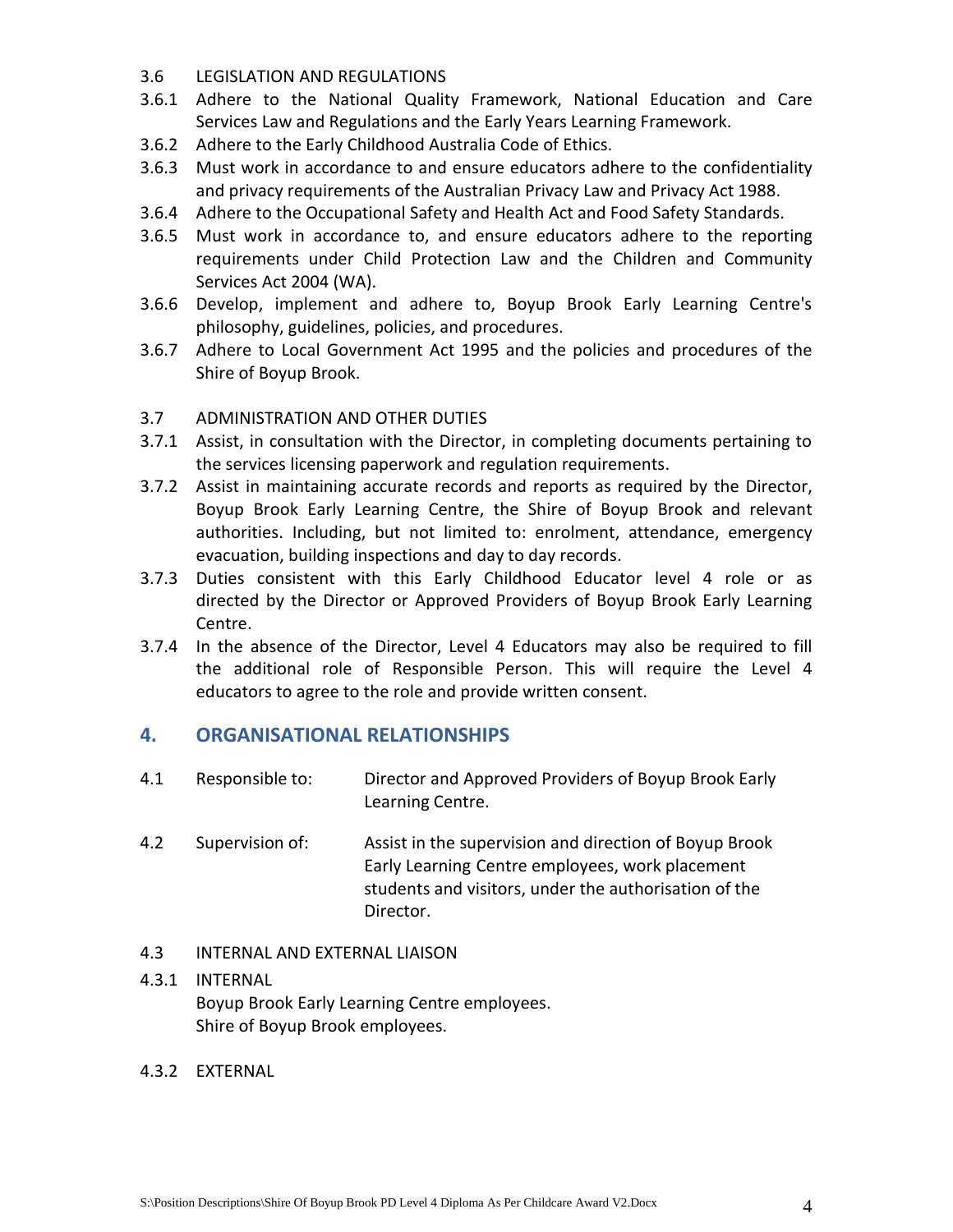Authority to act of behalf of Boyup Brook Early Learning Centre, in regards to general public, community groups and relevant authorities is within the scope of a level 4 role , and as authorised by the Director or Approved Providers.

### **5. EXTENT OF AUTHORITY**

- 5.1 Freedom to act is in accordance to Boyup Brook Early Learning Centre and Shire of Boyup Brook polices and procedures.
- 5.2 Recommend and provide feedback to the Director of Boyup Brook Early Learning Centre.

## **6. SELECTION CRITERIA**

| Qualifications                                                      | Essential               | Desirable    |
|---------------------------------------------------------------------|-------------------------|--------------|
| Successful completion of a Diploma in Early Childhood Education     |                         |              |
| and care or equivalent certificate as approved by ACECQA or be      |                         |              |
| enrolled in a Diploma in Early Childhood Education and Care, having |                         |              |
| successfully completed fifty percent of the unit requirements.      |                         |              |
| Hold or be able to obtain                                           | Essential               | Desirable    |
| <b>National Police Clearance</b>                                    | ✓                       |              |
| Valid WA Working with Children's Card                               | $\checkmark$            |              |
| Suitable First Aid, CPR, Asthma and Anaphylaxis certifications as   | $\checkmark$            |              |
| approved by ACECQA                                                  |                         |              |
| Relevant Experience and Knowledge                                   | Essential               | Desirable    |
| Minimum of two years relevant industry experience in Early          | ✓                       |              |
| Childhood Education and Care.                                       |                         |              |
| Thorough working knowledge of the National Quality Framework,       | $\checkmark$            |              |
| National Education and Care Services Law and Regulations and the    |                         |              |
| Early Year Years Learning Framework.                                |                         |              |
| Thorough working knowledge of occupational health and safety,       | $\checkmark$            |              |
| food safety, privacy and confidentiality.                           |                         |              |
| Previous experience as a Responsible Person                         |                         | $\checkmark$ |
| <b>Attended Child Protection Training</b>                           |                         | ✓            |
| <b>Skills and Attributes</b>                                        | Essential               | Desirable    |
| Strong communication and interpersonal skills                       | ✓                       |              |
| Strong customer service skills                                      | $\overline{\checkmark}$ |              |
| Strong conflict resolution skills                                   | $\checkmark$            |              |
| Ability to work as and support others to be a cooperative and       | $\checkmark$            |              |
| constructive team                                                   |                         |              |
| Effective time management and organisation skills                   | $\sqrt{}$               |              |
| Strong computer skills                                              | $\checkmark$            |              |
| Demonstrate the ability to use own initiative                       | $\sqrt{}$               |              |
| Demonstrate skills in developing and implementing programmes        | $\checkmark$            |              |
| and curriculums for 0 - 5 year olds.                                |                         |              |